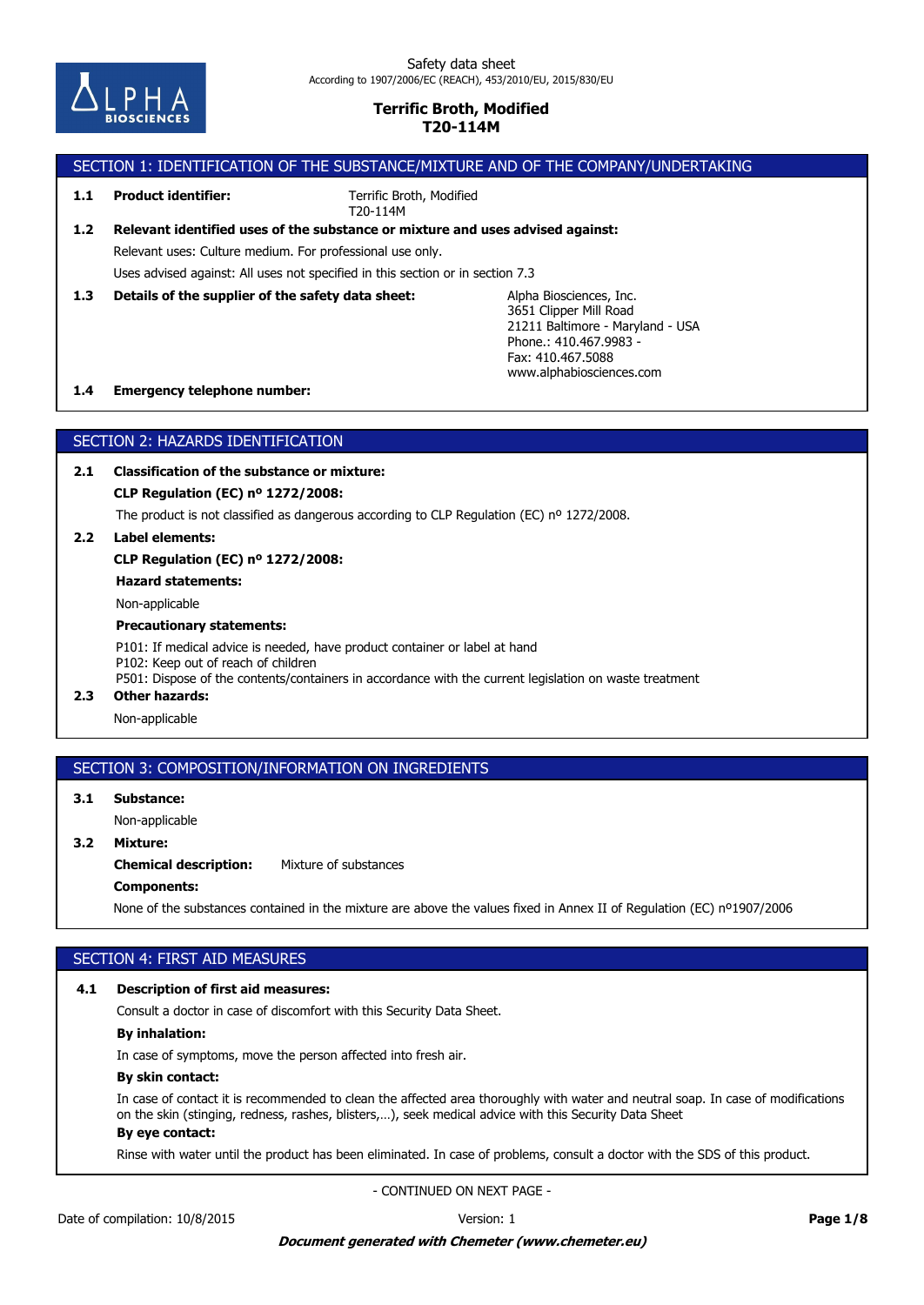

# SECTION 4: FIRST AID MEASURES (continue)

### **By ingestion/aspiration:**

In case of consumption in large quantities, it is recommended to seek medical assistance.

- **4.2 Most important symptoms and effects, both acute and delayed:**
- Acute and delayed effects are indicated in sections 2 and 11.

#### **4.3 Indication of any immediate medical attention and special treatment needed:**

Non-applicable

# SECTION 5: FIREFIGHTING MEASURES

#### **5.1 Extinguishing media:**

Product is non-flammable, low risk of fire by the inflammability characteristics of the product in normal conditions of storage, manipulation and use. In the case of the existence of sustained combustion as a result of improper manipulation, storage or use any type of extinguishing agent can be used (ABC Powder, water,...)

#### **5.2 Special hazards arising from the substance or mixture:**

Due to its non-flammable nature, the product does not present a fire risk under normal conditions of storage, manipulation and use.

### **5.3 Advice for firefighters:**

Depending on the magnitude of the fire it may be necessary to use full protective clothing and individual respiratory equipment. Minimum emergency facilities and equipment should be available (fire blankets, portable first aid kit,...) in accordance with Directive 89/654/EC.

#### **Additional provisions:**

Act in accordance with the Internal Emergency Plan and the Information Sheets on actions to take after an accident or other emergencies. Destroy any source of ignition. In case of fire, refrigerate the storage containers and tanks for products susceptible to inflammation, explosion or BLEVE as a result of high temperatures. Avoid spillage of the products used to extinguish the fire into an aqueous medium.

# SECTION 6: ACCIDENTAL RELEASE MEASURES

# **6.1 Personal precautions, protective equipment and emergency procedures:**

Sweep up and shovel product or other means and place in container for reuse (preferred) or disposal

#### **6.2 Environmental precautions:**

This product is not classified as dangerous to the environment. Keep product away from drains, surface and underground water.

## **6.3 Methods and material for containment and cleaning up:**

It is recommended:

Sweep up and shovel product or other means and place in container for reuse (preferred) or disposal

#### **6.4 Reference to other sections:**

See sections 8 and 13.

# SECTION 7: HANDLING AND STORAGE

#### **7.1 Precautions for safe handling:**

A.- Precautions for safe manipulation

Comply with the current legislation concerning the prevention of industrial risks. Keep containers hermetically sealed. Control spills and residues, destroying them with safe methods (section 6). Avoid leakages from the container. Maintain order and cleanliness where dangerous products are used.

B.- Technical recommendations for the prevention of fires and explosions

Due to its non-flammable nature, the product does not present a fire risk under normal conditions of storage, manipulation and use.

C.- Technical recommendations to prevent ergonomic and toxicological risks

Do not eat or drink during the process, washing hands afterwards with suitable cleaning products.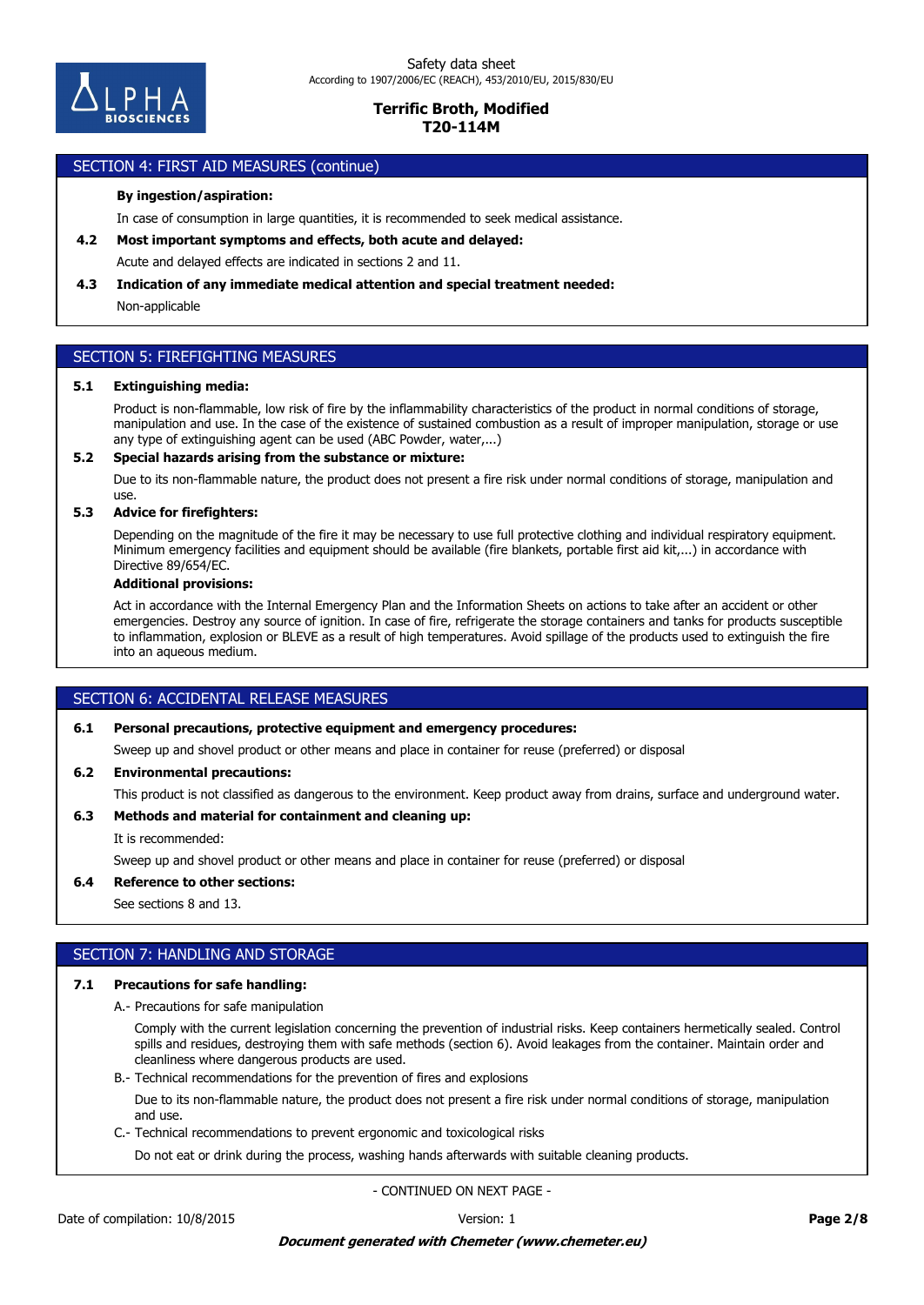

# SECTION 7: HANDLING AND STORAGE (continue)

D.- Technical recommendations to prevent environmental risks

It is not necessary to take special measures to prevent environmental risks. For more information see subsection 6.2

## **7.2 Conditions for safe storage, including any incompatibilities:**

#### A.- Technical measures for storage

Minimum Temp.: 2 °C

Maximun Temp.: 25 °C

Maximum time: 48 Months

B.- General conditions for storage

Avoid sources of heat, radiation, static electricity and contact with food. For additional information see subsection 10.5

# **7.3 Specific end use(s):**

Except for the instructions already specified it is not necessary to provide any special recommendation regarding the uses of this product.

# SECTION 8: EXPOSURE CONTROLS/PERSONAL PROTECTION

### **8.1 Control parameters:**

Substances whose occupational exposure limits have to be monitored in the work environment

Nuisance dust: Inhalable dust 10 mg/m3 // Respirable dust 4 mg/m3

### **8.2 Exposure controls:**

A.- General security and hygiene measures in the work place

As a preventative measure it is recommended to use basic Personal Protection Equipment, with the corresponding <<CE marking>> in accordance with Directive 89/686/EC. For more information on Personal Protection Equipment (storage, use, cleaning, maintenance, class of protection,…) consult the information leaflet provided by the manufacturer. For more information see subsection 7.1.

All information contained herein is a recommendation which needs some specification from the labour risk prevention services as it is not known whether the company has additional measures at its disposal.

#### B.- Respiratory protection

The use of protection equipment will be necessary if a mist forms or if the professional exposure limits are exceeded.

### C.- Specific protection for the hands

|                                  | Pictogram                    | <b>PPE</b>                                 | Labelling                   | <b>CEN Standard</b>                                                           | Remarks                                                                                                                         |  |  |  |  |
|----------------------------------|------------------------------|--------------------------------------------|-----------------------------|-------------------------------------------------------------------------------|---------------------------------------------------------------------------------------------------------------------------------|--|--|--|--|
|                                  | Mandatory hand<br>protection | Chemical protective gloves                 | $\epsilon$<br><b>CAT I</b>  | EN 374-1:2003<br>EN 374-3:2003/AC:2006<br>EN 420:2003+A1:2009                 | Replace the gloves at any sign of deterioration.                                                                                |  |  |  |  |
| D.- Ocular and facial protection |                              |                                            |                             |                                                                               |                                                                                                                                 |  |  |  |  |
|                                  | Pictogram                    | <b>PPE</b>                                 | Labelling                   | <b>CEN Standard</b>                                                           | Remarks                                                                                                                         |  |  |  |  |
|                                  | Mandatory face<br>protection | Panoramic glasses against<br>liquid splash | $\epsilon$<br><b>CAT II</b> | EN 166:2001<br>EN 172:1994/A1:2000<br>EN 172:1994/A2:2001<br>EN ISO 4007:2012 | Clean daily and disinfect periodically according to<br>the manufacturer's instructions. Use if there is a<br>risk of splashing. |  |  |  |  |
|                                  | E.- Bodily protection        |                                            |                             |                                                                               |                                                                                                                                 |  |  |  |  |
|                                  | Pictogram                    | <b>PPE</b>                                 | Labelling                   | <b>CEN Standard</b>                                                           | <b>Remarks</b>                                                                                                                  |  |  |  |  |
|                                  |                              | Work clothing                              |                             | EN ISO 13688:2013                                                             | For professional use only.                                                                                                      |  |  |  |  |

- CONTINUED ON NEXT PAGE -

**CAT I**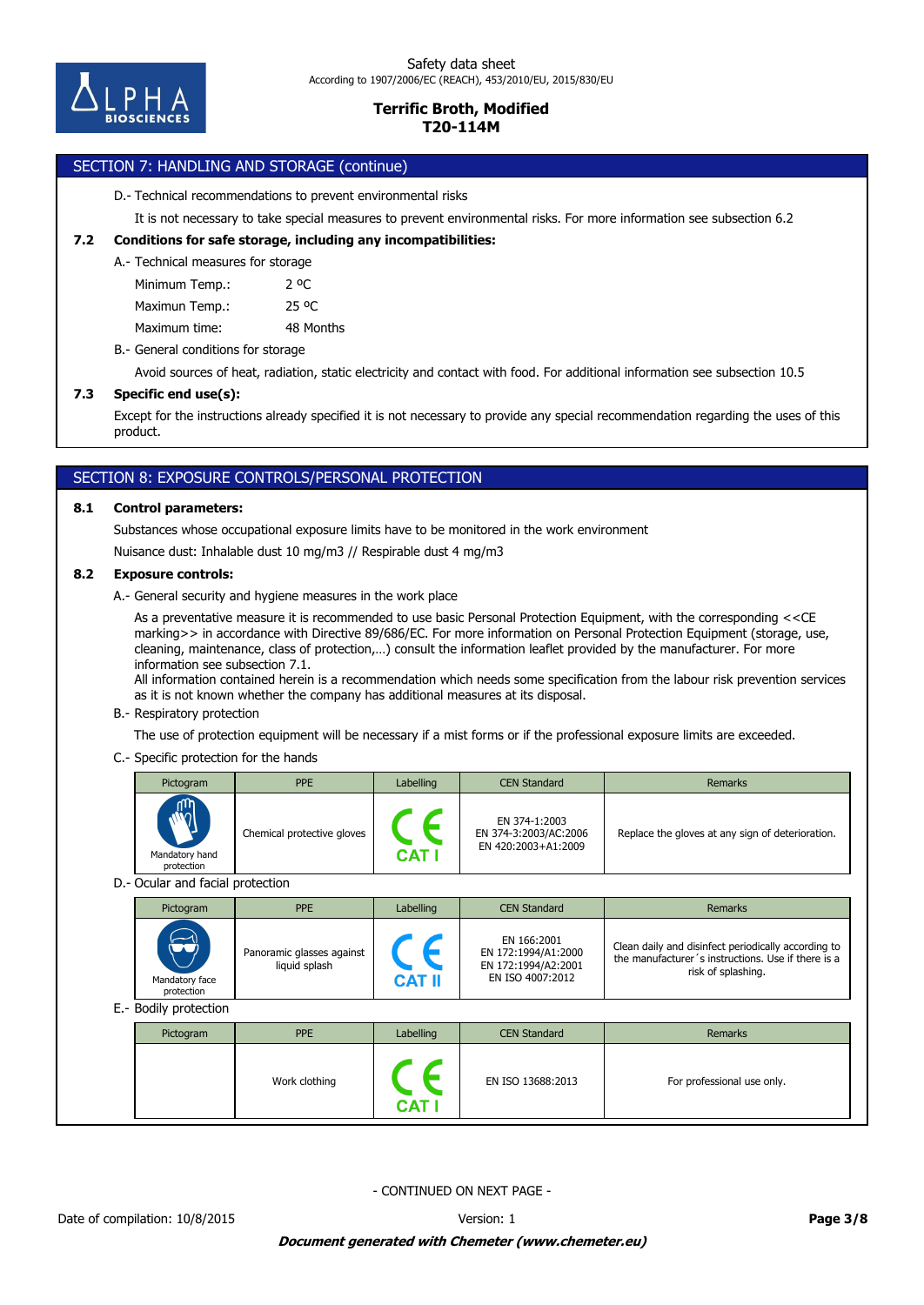

# SECTION 8: EXPOSURE CONTROLS/PERSONAL PROTECTION (continue) Pictogram **PPE** PPE Labelling CEN Standard **Remarks** EN ISO 20347:2012 Anti-slip work shoes<br>EN ISO 20344:2011 **CAT II** F.- Additional emergency measures It is not necessary to take additional emergency measures. **Environmental exposure controls:** In accordance with the community legislation for the protection of the environment it is recommended to avoid environmental spillage of both the product and its container. For additional information see subsection 7.1.D SECTION 9: PHYSICAL AND CHEMICAL PROPERTIES **9.1 Information on basic physical and chemical properties:** For complete information see the product datasheet.

# **9.2 Other information:** Upper flammability limit: Non-applicable \* Lower flammability limit: Non-applicable \* Autoignition temperature: Non-applicable \* Flash Point: The Community of the Non Flammable (>60 °C) **Flammability:** Melting point/freezing point: Non-applicable \* Decomposition temperature: Non-applicable \* Solubility properties: Non-applicable \* Solubility in water at 20 °C: Non-applicable \* Partition coefficient n-octanol/water 20 °C: Non-applicable \* Vapour density at 20 °C: Non-applicable \* pH: Non-applicable \* Concentration: Non-applicable \* Kinematic viscosity at 40 °C:  $\blacksquare$  Non-applicable  $*$ Kinematic viscosity at 20 °C: Non-applicable \* Dynamic viscosity at 20 °C: Non-applicable \* Relative density at 20 °C: Non-applicable \* Density at 20 °C: Non-applicable \* **Product description:** Evaporation rate at 20 °C: Non-applicable \* Vapour pressure at 50 °C: Non-applicable \* Vapour pressure at 20 °C: Non-applicable \* Boiling point at atmospheric pressure: Non-applicable \* **Volatility:** Odor: Not available Color: Not available Appearance: Not available Physical state at 20 °C: Solid **Appearance:**

\*Not relevant due to the nature of the product, not providing information property of its hazards.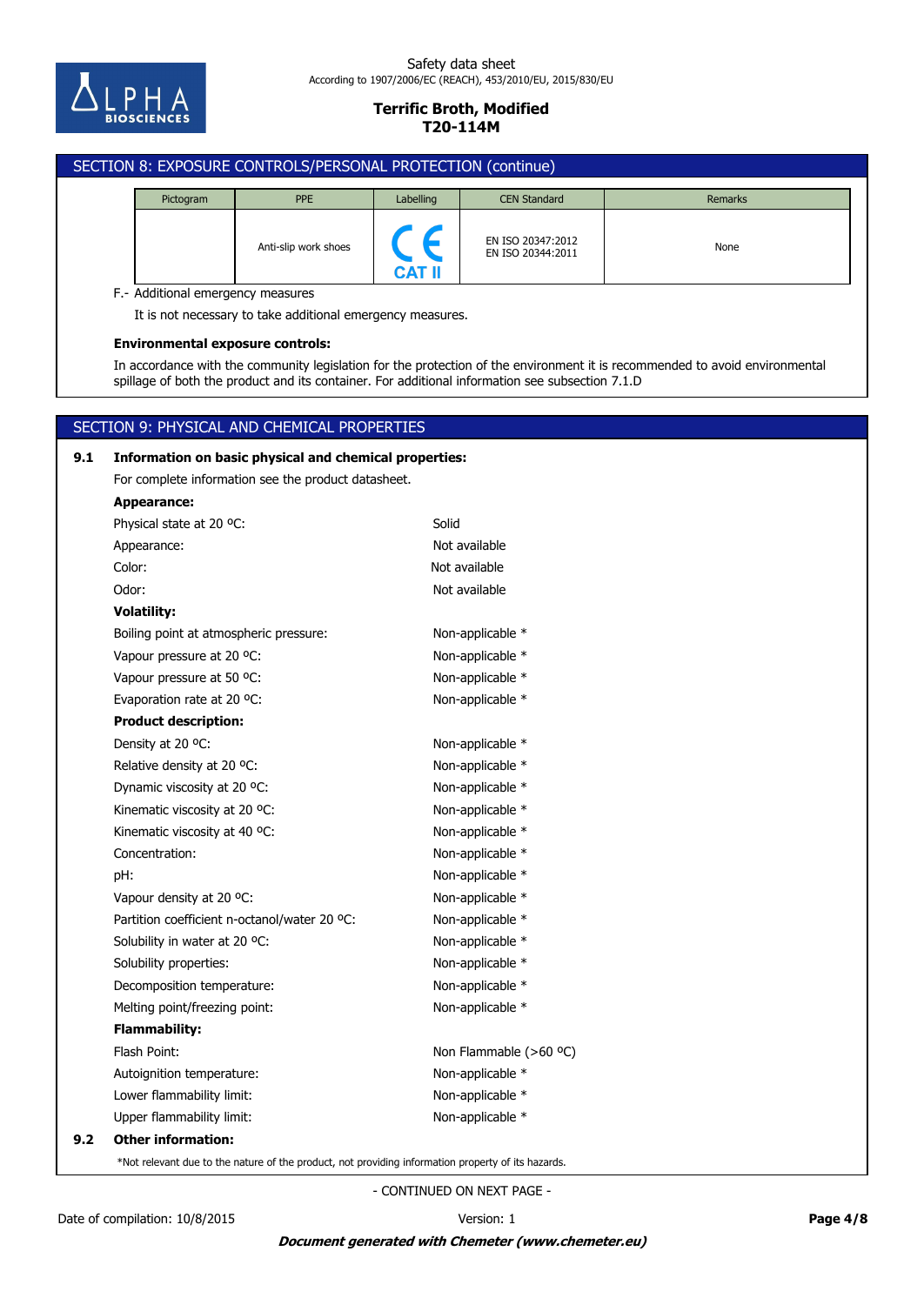

# SECTION 9: PHYSICAL AND CHEMICAL PROPERTIES (continue)

Surface tension at 20 °C: Non-applicable \*

Refraction index: Non-applicable \*

\*Not relevant due to the nature of the product, not providing information property of its hazards.

# SECTION 10: STABILITY AND REACTIVITY

# **10.1 Reactivity:**

No hazardous reactions are expected if the following technical instructions storage of chemicals. See section 7.

### **10.2 Chemical stability:**

Chemically stable under the conditions of storage, handling and use.

### **10.3 Possibility of hazardous reactions:**

Under the specified conditions, hazardous reactions that lead to excessive temperatures or pressure are not expected.

### **10.4 Conditions to avoid:**

Applicable for handling and storage at room temperature:

| Shock and friction | Contact with air | Increase in temperature | Sunliaht       | Humidity       |
|--------------------|------------------|-------------------------|----------------|----------------|
| Not applicable     | Not applicable   | Not<br>: applicable     | Not applicable | Not applicable |

## **10.5 Incompatible materials:**

| Acids                                       | Water             | e materials<br><b>Combustive</b>            | : materials<br>Combustible           | <b>Others</b>  |
|---------------------------------------------|-------------------|---------------------------------------------|--------------------------------------|----------------|
| <b>Not</b><br><sup>.</sup> applicable<br>νv | applicable<br>Not | اصالا<br>: annlicable<br>applicable<br>ושטו | ∼י<br>applicable <sup>.</sup><br>טוי | Not applicable |

### **10.6 Hazardous decomposition products:**

See subsection 10.3, 10.4 and 10.5 to find out the specific decomposition products. Depending on the decomposition conditions, complex mixtures of chemical substances can be released: carbon dioxide (CO2), carbon monoxide and other organic compounds.

# SECTION 11: TOXICOLOGICAL INFORMATION

### **11.1 Information on toxicological effects:**

LD50 oral > 2000 mg/kg (rat)

### **Dangerous health implications:**

In case of exposure that is repetitive, prolonged or at concentrations higher than recommended by the occupational exposure limits, it may result in adverse effects on health depending on the means of exposure:

A.- Ingestion:

- Acute toxicity: Based on available data, the classification criteria are not met
- Corrosivity/Irritability: Based on available data, the classification criteria are not met
- B- Inhalation:
	- Acute toxicity: Based on available data, the classification criteria are not met
	- Corrosivity/Irritability: Based on available data, the classification criteria are not met
- C- Contact with the skin and the eyes:
	- Contact with the skin: Based on available data, the classification criteria are not met
	- Contact with the eyes: Based on available data, the classification criteria are not met
- D- CMR effects (carcinogenicity, mutagenicity and toxicity to reproduction):
	- Carcinogenicity: Based on available data, the classification criteria are not met
	- Mutagenicity: Based on available data, the classification criteria are not met
	- Reproductive toxicity: Based on available data, the classification criteria are not met
- E- Sensitizing effects:
	- Respiratory: Based on available data, the classification criteria are not met
	- Cutaneous: Based on available data, the classification criteria are not met
- F- Specific target organ toxicity (STOT)-time exposure:
	- Based on available data, the classification criteria are not met
- G- Specific target organ toxicity (STOT)-repeated exposure: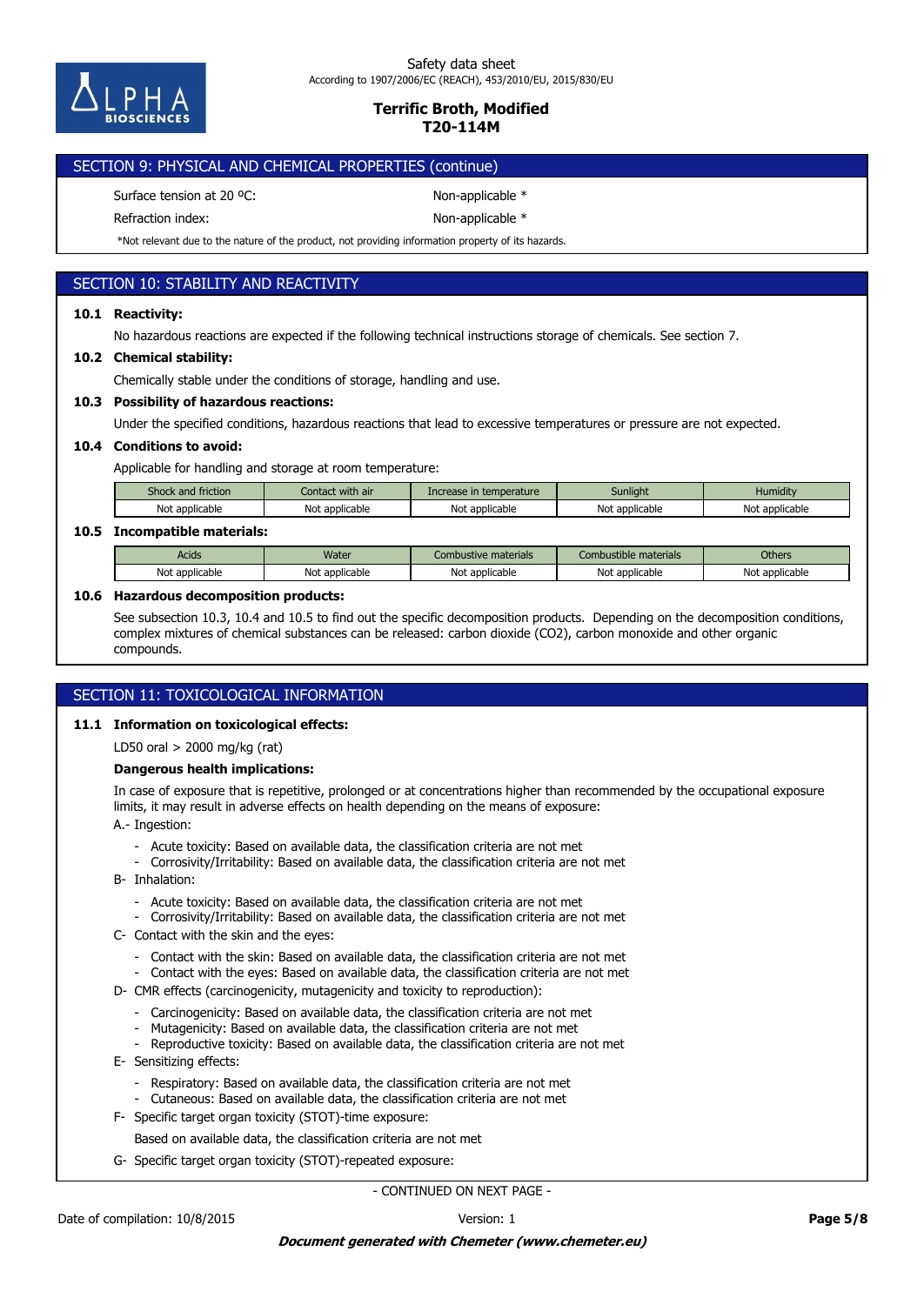

# SECTION 11: TOXICOLOGICAL INFORMATION (continue)

- Specific target organ toxicity (STOT)-repeated exposure: Based on available data, the classification criteria are not met
- Skin: Based on available data, the classification criteria are not met
- H- Aspiration hazard:

Based on available data, the classification criteria are not met

#### **Other information:**

Non-applicable

#### **Specific toxicology information on the substances:**

Not available

# SECTION 12: ECOLOGICAL INFORMATION

The experimental information related to the eco-toxicological properties of the product itself is not available

## **12.1 Toxicity:**

Not available

#### **12.2 Persistence and degradability:**

Not available

- Not available **12.3 Bioaccumulative potential:**
- Not available **12.4 Mobility in soil:**
- **12.5 Results of PBT and vPvB assessment:**

Non-applicable

**12.6 Other adverse effects:**

Not described

# SECTION 13: DISPOSAL CONSIDERATIONS

# **13.1 Waste treatment methods:**

| Code     | <b>Description</b>                                                               | Waste class (Regulation (EU) No<br>1357/2014) |
|----------|----------------------------------------------------------------------------------|-----------------------------------------------|
| 16 05 09 | Discarded chemicals other than those mentioned in 16 05 06, 16 05 07 or 16 05 08 | Non dangerous                                 |

### **Type of waste (Regulation (EU) No 1357/2014):**

Non-applicable

### **Waste management (disposal and evaluation):**

Consult the authorized waste service manager on the assessment and disposal operations in accordance with Annex 1 and Annex 2 (Directive 2008/98/EC). As under 15 01 (2014/955/EC) of the code and in case the container has been in direct contact with the product, it will be processed the same way as the actual product. Otherwise, it will be processed as non-dangerous residue. We do not recommended disposal down the drain. See paragraph 6.2.

### **Regulations related to waste management:**

In accordance with Annex II of Regulation (EC) nº1907/2006 (REACH) the community or state provisions related to waste management are stated

Community legislation: Directive 2008/98/EC, 2014/955/EU, Regulation (EU) No 1357/2014

# SECTION 14: TRANSPORT INFORMATION

The transport of dangerous goods only applies to finished products.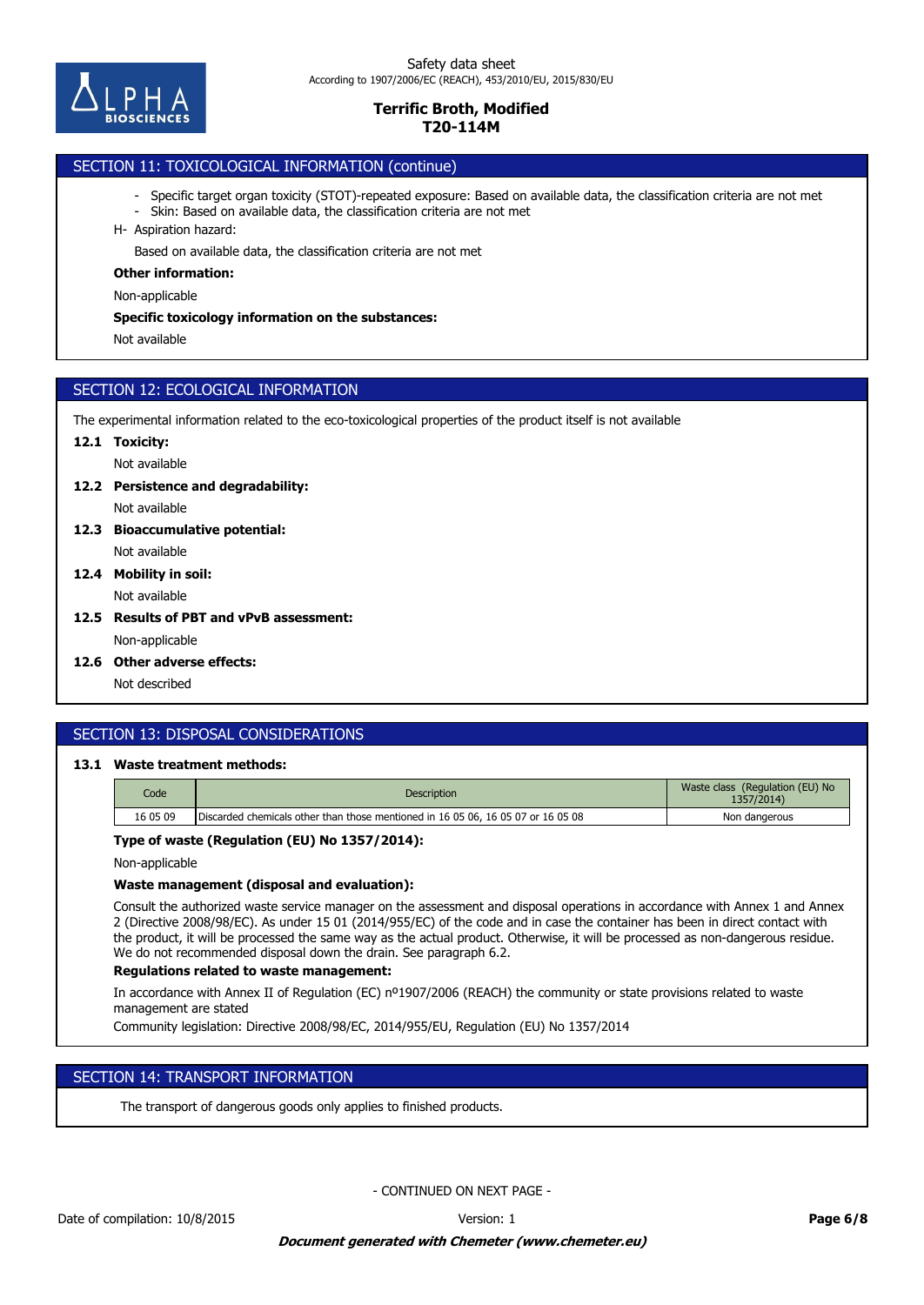

### SECTION 15: REGULATORY INFORMATION

#### **15.1 Safety, health and environmental regulations/legislation specific for the substance or mixture:**

Candidate substances for authorisation under the Regulation (EC) 1907/2006 (REACH): Non-applicable

Substances included in Annex XIV of REACH ("Authorisation List") and sunset date: Non-applicable

Regulation (EC) 1005/2009, about substances that deplete the ozone layer: Non-applicable

Active substances for which a decision of non-inclusion onto Annex I (Regulation (EU) No 528/2012): Non-applicable

REGULATION (EU) No 649/2012, in relation to the import and export of hazardous chemical products: Non-applicable

Non-applicable **Limitations to commercialisation and the use of certain dangerous substances and mixtures (Annex XVII, REACH):**

#### **Specific provisions in terms of protecting people or the environment:**

It is recommended to use the information included in this safety data sheet as data used in a risk evaluation of the local circumstances in order to establish the necessary risk prevention measures for the manipulation, use, storage and disposal of this product.

### **Other legislation:**

The product could be affected by sectorial legislation

#### **15.2 Chemical safety assessment:**

The supplier has not carried out evaluation of chemical safety.

# SECTION 16: OTHER INFORMATION

#### **Legislation related to safety data sheets:**

This safety data sheet has been designed in accordance with ANNEX II-Guide to the compilation of safety data sheets of Regulation (EC) Nº 1907/2006 (Regulation (EU) Nº 453/2010, Regulation (EC) Nº 2015/830)

**Modifications related to the previous security card which concerns the ways of managing risks. :**

Non-applicable

#### **Texts of the legislative phrases mentioned in section 3:**

The phrases indicated do not refer to the product itself; they are present merely for informative purposes and refer to the individual components which appear in section 3

#### **CLP Regulation (EC) nº 1272/2008:**

Non-applicable

#### **Classification procedure:**

Non-applicable

### **Advice related to training:**

Minimal training is recommended to prevent industrial risks for staff using this product, in order to facilitate their comprehension and interpretation of this safety data sheet, as well as the label on the product.

### **Principal bibliographical sources:**

http://esis.jrc.ec.europa.eu http://echa.europa.eu http://eur-lex.europa.eu

### **Abbreviations and acronyms:**

- ADR: European agreement concerning the international carriage of dangerous goods by road

- -IMDG: International maritime dangerous goods code
- -IATA: International Air Transport Association
- -ICAO: International Civil Aviation Organisation
- -COD: Chemical Oxygen Demand
- -BOD5: 5-day biochemical oxygen demand
- -BCF: Bioconcentration factor
- -LD50: Lethal Dose 50
- -CL50: Lethal Concentration 50
- -EC50: Effective concentration 50
- -Log-POW: Octanol–water partition coefficient
- -Koc: Partition coefficient of organic carbon